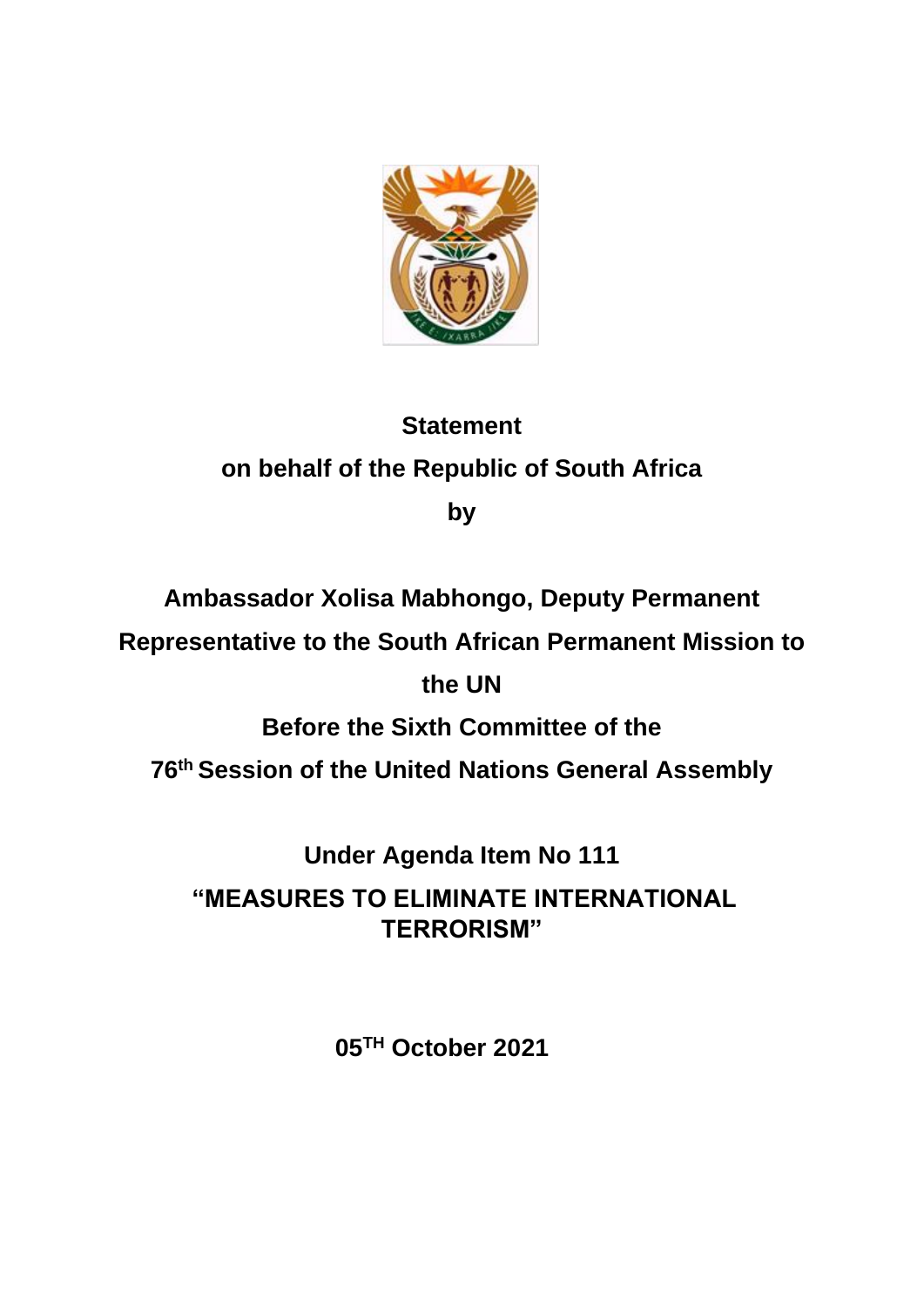#### **Madam Chair**

Thank you for affording my delegation the floor. At the outset, I would like to congratulate you and the members of the bureau on your deserving election. Allow me to assure you of my delegation's cooperation and support throughout the work of the Committee. South Africa associates itself with the statement delivered by the distinguished representative of the Islamic Republic of Iran, on behalf of the Non-Aligned Movement and the Representative of Ghana on behalf of the African Group.

#### **Madam Chair**

We also thank the Secretary General for his comprehensive report on measures to eliminate international terrorism. The upsurge in acts of terrorism globally, reaffirms that terrorism continues to be a threat, not only to international peace and security but also to human rights. My delegation supports the role of the United Nations at the centre of multilateral efforts to counter terrorism. We remain firm in our belief that no country can address this challenging and complex threat on its own and that terrorism will not and cannot be defeated by military means. The Global Counter-Terrorism Strategy remains the most credible and relevant international counter-terrorism mechanism, which continues to enjoy the political support of all Member States. Its strength lies in the fact that it is the product of the collective efforts of the Member States of the United Nations to counter this scourge in a holistic manner.

#### **Madam Chair**

South Africa supports the implementation of the four pillars of the Strategy in a balanced and integrated manner. A balanced approach would imply that in addition to the steps that are being taken to prevent and counter terrorism, the international community maintains its commitment to ensure the timely and full realization of the development goals and objectives to eradicate poverty, promote sustained economic growth as well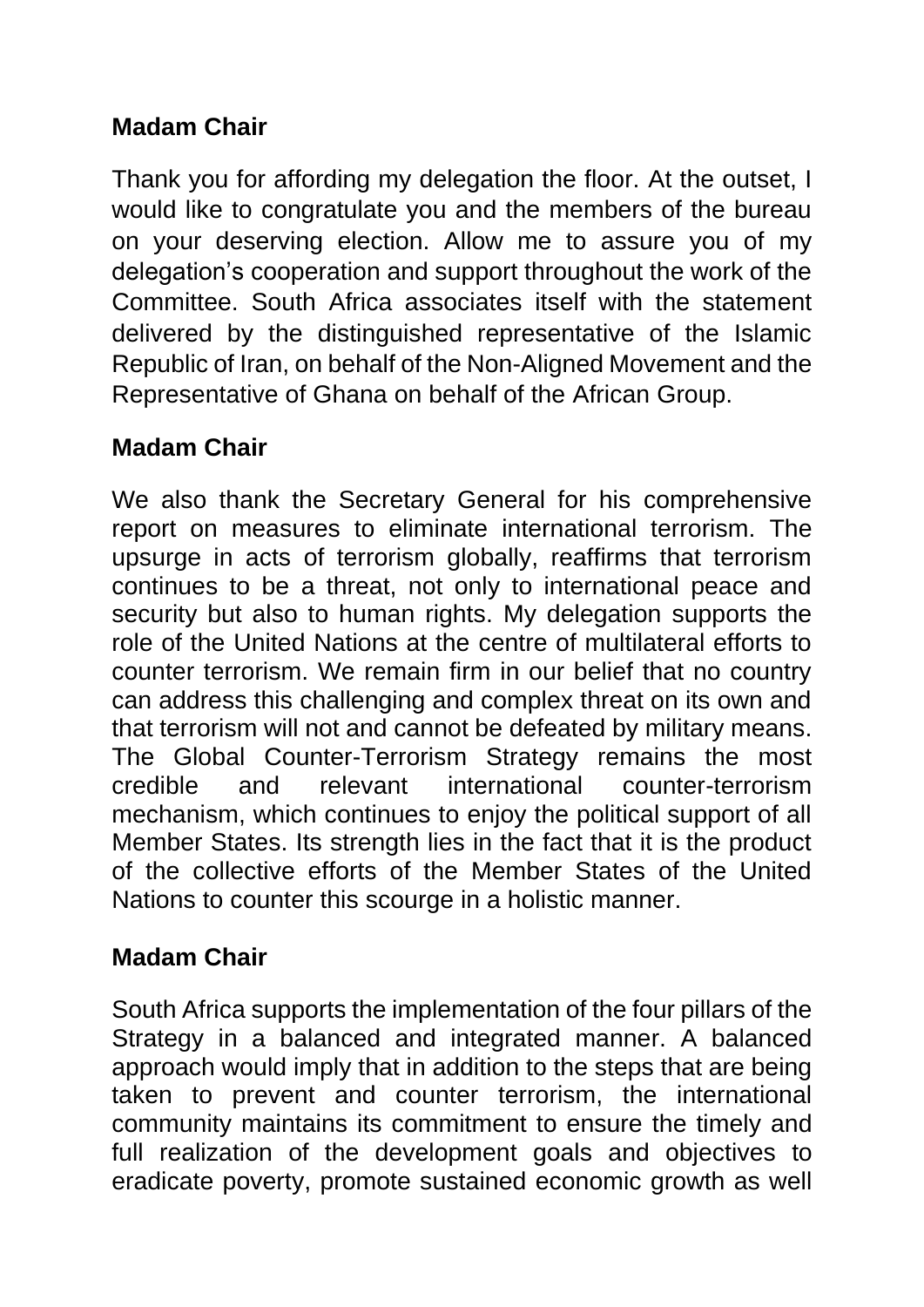as sustainable development and prosperity for all. The strengthening of the international legal architecture, the rule of law and the criminal justice system comprises the basis of our common approach to counter terrorism. In this context the promotion and protection of human rights and fundamental freedoms for all is essential to all components of the Strategy and this approach is complementary and reinforcing.

## **Madam Chair**

The interaction of international counter-terrorism laws with International Humanitarian Law is an area of renewed focus, amid widespread concern that the former are being (mis)applied to criminalise the provision of humanitarian assistance envisaged under the latter. It is encouraging to see that the Security Council has begun to consider this issue in resolutions adopted in March and July 2019, but difficult questions of law and fact remain. These questions have significant practical consequences—for humanitarian agencies and those they seek to assist, as well as for States that must weigh different, and possibly conflicting, legal obligations. Much of the analysis to date and the solutions proposed, pay insufficient attention to the specifics of each legal regime.

## **Madam Chair**

One of the outstanding matters in the normative framework of the United Nations remains the adoption of a Comprehensive Convention on Terrorism. In the action plan adopted in 2006, Member States undertook to make every effort to conclude this convention, which would also address gaps in the current international legal arena, while encouraging Member States to become parties to existing international conventions and protocols. South Africa believes that the adoption of the convention would enhance the implementation of the Global Counter-Terrorism Strategy. Every effort should be made by Member States to break the current deadlock.